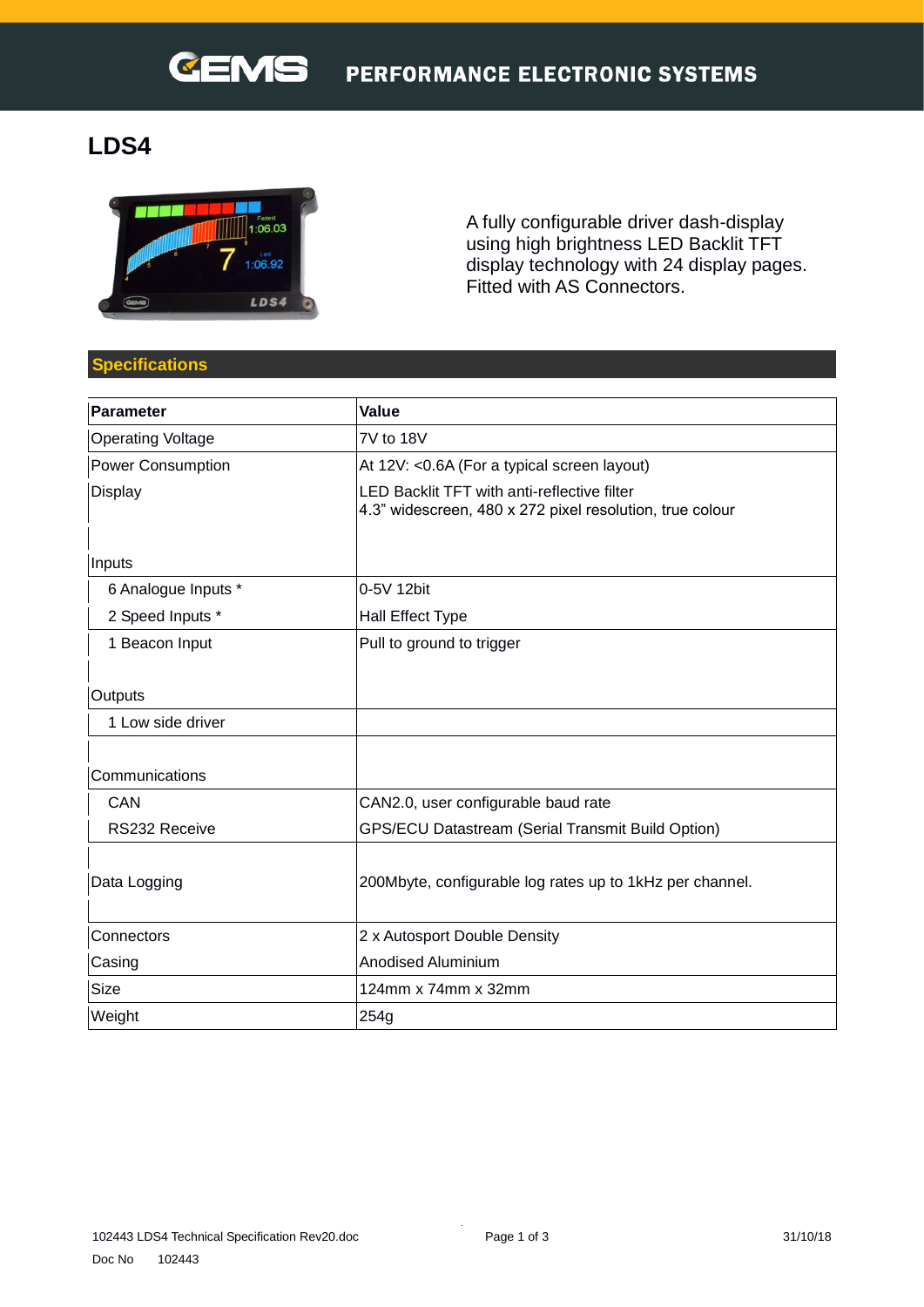#### **Connectors**

| <b>Connector</b> | Loom/Mating Connector    |
|------------------|--------------------------|
| AS-DD006-09PN-HE | <b>IAS-DD606-09SN-HE</b> |
| AS-DD006-09SN-HE | IAS-DD606-09PN-HE        |

#### **Pin Out**

| <b>Connector</b> | $\mathbf 1$ |                             |
|------------------|-------------|-----------------------------|
| Pin              | Name        | <b>Function/Notes</b>       |
| 1                | $+12V$      | + 12 V Power                |
| 2                | CAN_H       | CAN High                    |
| 3                | USB-        | USB-                        |
| $\overline{4}$   | USB_PWR     | USB Power                   |
| $\overline{5}$   | Beacon      | Beacon Input                |
| $\overline{6}$   | OV PWR      | 0 V Power                   |
| $\overline{7}$   | CAN_L       | <b>CAN Low</b>              |
| 8                | USB+        | USB +                       |
| 9                | USB GND     | <b>USB or Sensor Ground</b> |

# **Connector 2**

| Pin             | Name            | <b>Function</b>                                              | <b>Software Name</b>     | <b>Pullup</b>   |
|-----------------|-----------------|--------------------------------------------------------------|--------------------------|-----------------|
| 1               | <b>5V PWR</b>   | 5V Sensor Power                                              |                          |                 |
| 2               | Speed1 / AN7    | Speed Input 1 / Analogue Input 7 /<br>Co-driver Up/Down *    | Speed 1 Raw / A6 Raw     | 1K0             |
| 3               | AN <sub>2</sub> | Analogue Input 2                                             | A1 Raw                   | 470K            |
| 14              | AN4/ Serial Rx  | Analogue Input 4 / Serial Datastream<br>receive *            | IA3 Raw                  | 22K             |
| $\vert 5 \vert$ | Low Side Driver | Low Side Driver                                              |                          |                 |
| 6               | <b>GND</b>      | Sensor Ground                                                |                          |                 |
| 17              | Speed2 / AN8    | Speed Input 2 / Analogue Input 8 /<br>Co-driver Reset/Mode * | Speed 2 Raw / A7 Raw     | 1K <sub>0</sub> |
| 8               | AN <sub>1</sub> | Analogue Input 1 / Page Select<br>Switch *                   | A0 Raw / Screen Selector | 1K <sub>0</sub> |
| 9               | AN <sub>3</sub> | Analogue Input 3                                             | A <sub>2</sub> Raw       | 470K            |

\* Function is dependant on usage. For example on pin 2, if a speed sensor is connected, input will act as a speed input, if an analogue signal is connected, input will act as an analogue input.

#### **Co-Driver Functionality Notes:**

| Up    | Connector 2 pin 2 1K resistor pull to ground |  |
|-------|----------------------------------------------|--|
| Down  | Connector 2 pin 2 pull to ground             |  |
| Reset | Connector 2 pin 7 pull to ground             |  |
| Mode  | Connector 2 pin 7 1K resistor pull to ground |  |

#### **For further detail on the usage of these functions see the LDS4 editor manual.**